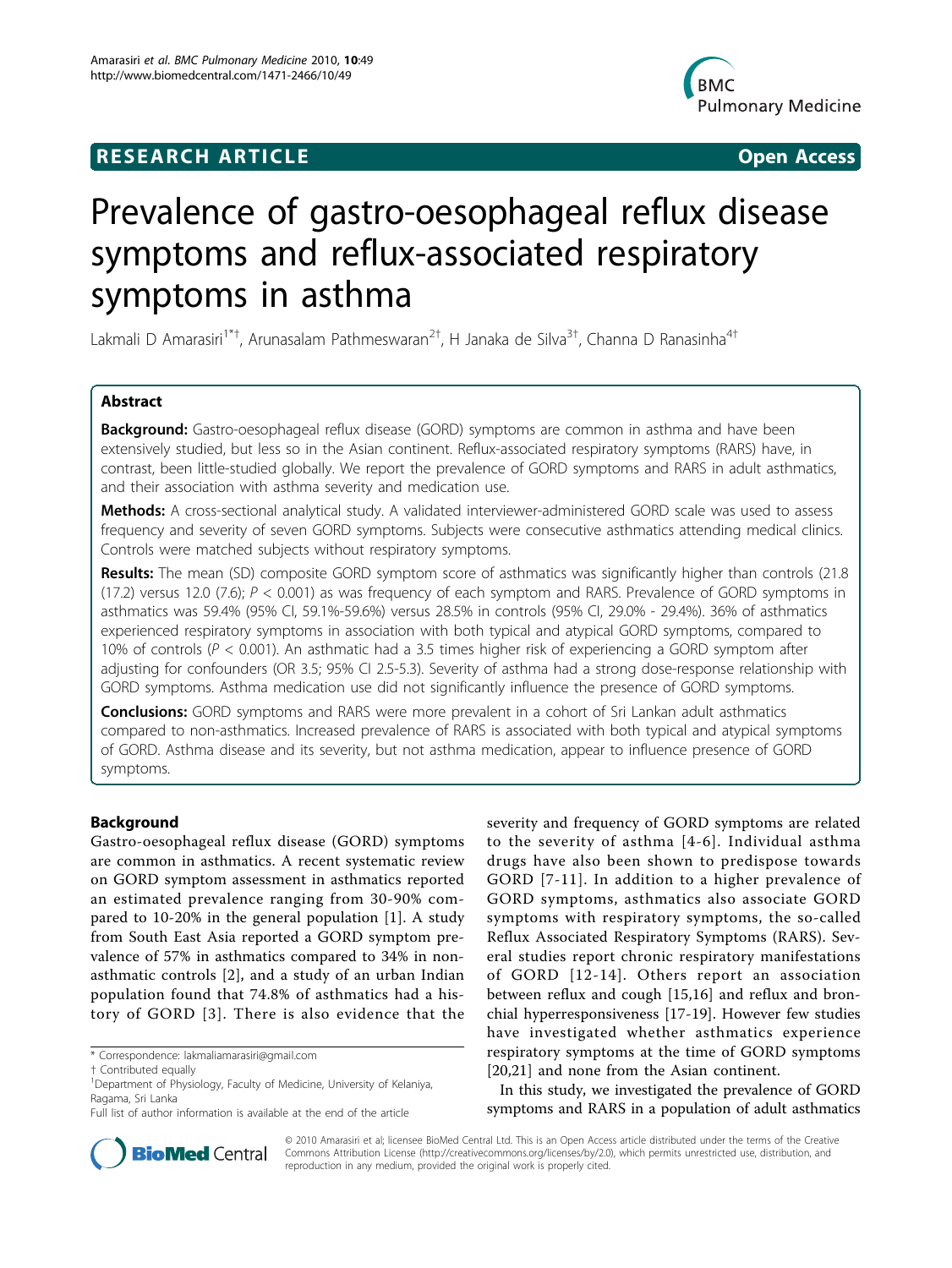attending a teaching hospital in Sri Lanka, and the association of asthma severity and asthma medication use with the presence of GORD symptoms.

## Methods

A cross-sectional analytical survey was carried out prospectively at the Colombo North Teaching hospital in Sri Lanka over a two year period. Ethical approval was obtained from the Scientific and Ethics Review Committee of the Faculty of Medicine, University of Kelaniya. Adult asthmatics and matched non-asthmatics between the ages of 15-60 years were recruited from medical clinics in the hospital. Those who had previous oesophageal or gastric disease other than GORD, had undergone previous upper gastro-intestinal surgery or had known diabetes mellitus were excluded. All subjects gave informed written consent before the study.

Consecutive asthmatics either newly diagnosed or in follow-up, were recruited according to American Thoracic Society guidelines for the definition of asthma [\[22](#page-6-0)]. Controls were either clinic attendees, those accompanying them or hospital staff who did not have respiratory symptoms, asthma or other respiratory illness.

## Study protocol

#### Diagnosis of asthma

Subjects were asked five questions to assess presence or absence of asthma symptoms, in relation to a recall period of 12 months preceding the interview [[23\]](#page-6-0).

|                |  |  | (1) Have you at any time had wheezing or whistling |  |  |
|----------------|--|--|----------------------------------------------------|--|--|
| in your chest? |  |  |                                                    |  |  |

(2) Have you at any time been breathless when you had wheezing or whistling in your chest?

(3) Have you at any time been woken up with a feeling of tightness in your chest?

(4) Have you at any time been woken up by an attack of coughing?

(5) Have you at any time been woken up by an attack of shortness of breath?

Those with a positive response to one or more questions underwent a white cell and differential count examination and a plain chest radiograph. In those with absolute eosinophilia, the Wuchereria bancrofti antigen test (NOW® Filariasis, rapid ICT, Binax, Scarborough, USA) and examination of stools for helminth ova using the direct smear method [\[24\]](#page-6-0) were done to exclude alternative diagnoses (tropical pulmonary eosinophilia, Loeffler's syndrome). Spirometry was performed using a portable hand-held spirometer (Micro Plus spirometer, Micro Medical Limited, Rochester, UK). Forced Vital Capacity (FVC), Forced Expired Volume in the first second  $(FEV<sub>1</sub>)$ , Peak Expiratory Flow Rate (PEFR) were recorded after each of three consecutive forced expiratory efforts, both pre and post bronchodilator administration (15 minutes after inhalation of 400 μg of salbutamol from a metered dose inhaler via a valved spacer). A 12% improvement and 200 mL increase in  $FEV<sub>1</sub>$  following bronchodilator administration was considered diagnostic of asthma. Predicted values for Sri Lankans were derived from data of Udupihille et al. [[25](#page-6-0)]. Body mass index (BMI) was calculated for each subject.

## Assessment of GORD symptoms

All asthmatics and controls were interviewed by the same investigator using a previously validated GORD scale that assessed the frequency and severity of seven symptoms of reflux disease (table 1) using a recall period of the past 4 weeks. For each symptom the patient was asked two questions: "how often do you have this problem?" to assess frequency, and "how much does this problem bother you?" to assess severity. The frequency and severity were scored on a Likert scale (table 1). The subjects were given a cue card from which they chose the relevant response. A composite symptom score was calculated as the sum of products of symptom frequency and severity of each symptom. This resulted in scores from 1 to 20 for each symptom, with a total maximum score of 140 and a minimum score of 7. A subject was categorized as GORD symptom positive if the composite

## Table 1 Wording of description of gastro-oesophageal reflux disease (GORD) symptoms

| Symptom*                 | <b>Description</b>                                                                        |
|--------------------------|-------------------------------------------------------------------------------------------|
| Heartburn                | Burning pain in chest or abdomen                                                          |
| Regurgitation            | Episodes of bitter or sour fluid or food coming back<br>to your mouth                     |
| Abdominal/<br>chest pain | Upper abdominal pain or chest pain other than the<br>burning pain in the chest or abdomen |
| Abdominal<br>distension  | Feeling of fullness in your upper abdomen                                                 |
| Dysphagia                | Difficulty in swallowing                                                                  |
| Cough                    | Episodes of cough during the day following a meal<br>or at night or when you wake up      |
| Belching                 | Episodes of wind coming up into your mouth                                                |

\*Each symptom was asked in relation to meals using a 5-point Likert scale for frequency and a 4-point Likert scale for severity.

e.g. for heartburn.

Do you have any episodes of burning pain in the chest or abdomen? 1 no.

2 once a month.

3 two to three times a week.

4 once a week.

5 daily.

How much does this problem bother you?

1 not at all.

2 mild discomfort, yet does not interfere with day-to-day activities.

3 moderate discomfort, interferes with day-to-day activities at least once a week.

4 severe discomfort, interferes with day-to-day activities and sleep more than once a week.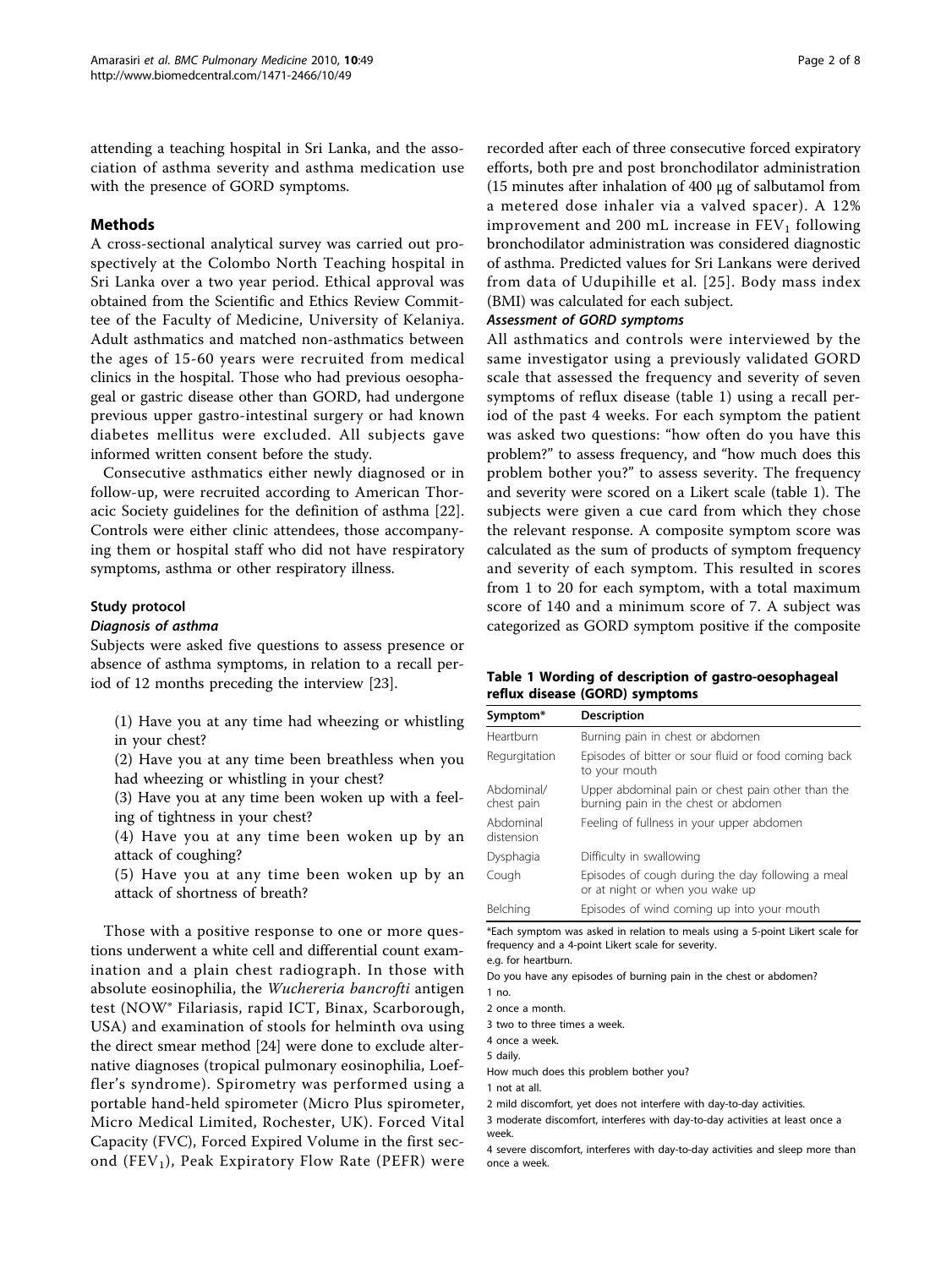GORD score cut-off  $\geq$  was 12.5 and as GORD symptom negative if the cut-off was <12.5. A subject categorized as GORD symptom negative experienced either infrequent or no symptoms [\[26\]](#page-6-0).

## Assessment of reflux-associated respiratory symptoms

The presence or absence of cough, shortness of breath, wheeze, and use of reliever medication at the time of experiencing each of the seven GORD symptoms was recorded (table 2).

Further questions were also included on smoking and alcohol habit (whether they were current or past users or had never used), on current asthma medication and duration of use. They were specifically asked whether they were taking oral salbutamol, inhaled salbutamol, oral theophylline, oral steroids and inhaled steroids as these drugs are known to induce GOR.

## Table 2 Presence of reflux-associated respiratory symptoms

#### Please answer the following questions:

- When you experience this burning pain in the chest or abdomen:
	- 1 Do you get a cough?
	- 2 Do you get a wheeze?
	- 3 Do you get increased shortness of breath?
	- 4 Do you get chest tightness?
	- 5 Do you need to use your inhaler?

• When you experience these episodes of bitter or sour fluid or food coming back to your mouth:

- 1 Do you get a cough?
- 2 Do you get a wheeze?
- 3 Do you get increased shortness of breath?
- 4 Do you get chest tightness?
- 5 Do you need to use your inhaler?

• When you experience any other type of upper abdominal pain or chest pain other than the burning pain in the chest or abdomen:

- 1 Do you get a cough?
- 2 Do you get a wheeze?
- 3 Do you get increased shortness of breath?
- 4 Do you get chest tightness?
- 5 Do you need to use your inhaler?
- When you experience fullness in your upper abdomen :
	- 1 Do you get a cough?
	- 2 Do you get a wheeze?
	- 3 Do you get increased shortness of breath?
	- 4 Do you get chest tightness?
	- 5 Do you need to use your inhaler?
- When you experience difficulty in swallowing:
	- 1 Do you get a cough?
	- 2 Do you get a wheeze?
	- 3 Do you get increased shortness of breath?
	- 4 Do you get chest tightness?
	- 5 Do you need to use your inhaler?

• When you experience air coming up into your mouth [belching], after meals or not associated with meals:

- 1 Do you get a cough?
- 2 Do you get a wheeze?
- 3 Do you get increased shortness of breath?
- 4 Do you get chest tightness? 5 Do you need to use your inhaler?

#### Statistical analysis

Sample size estimates were made using EpiInfo (EpiInfo 6, version 6.04 (1996), Centres of Disease Control and Prevention, Atlanta, Georgia, USA and World Health Organization, Geneva, Switzerland) and other statistical analyses by SPSS for Windows (version 10, SPSS Inc., Chicago, Illinois, USA). Descriptive statistics are reported as mean and SD. Differences between groups were compared by the student t-test. Association between categorical variables was tested using Fisher Exact Test. Symptom prevalence between asthma and control groups was compared using Pearson Chi Square test. P values of less than 0.05 were considered significant. Cross sectional associations between GORD symptom status and whether asthmatic or not was analyzed by logistic regression analysis where GORD symptom status served as the dependent variable. Analysis was adjusted for known confounders, namely age (categorized into 10 year intervals), gender, BMI (categorized as <25 kg/m<sup>2</sup> and  $\geq$  25 kg/m<sup>2</sup>), smoking (categorized as never smoked or ever smoked) and alcohol habits (categorized as never drank or ever drank). In the asthmatic population, logistic regression was used to examine the relationship between asthma severity and presence of GORD symptoms. The analysis was adjusted for the known confounders and also for types of asthma medication whose use was found to be significantly associated with GORD symptoms on univariate analysis. Odds ratios (OR) and 95% confidence intervals (95% CI) are reported for all logistic regression analyses.

#### Results

Two hundred and two asthmatics and 202 controls completed the study. They were comparable in age and sex. Demographic data of the subjects is given in tables 3 and [4.](#page-3-0)

#### Prevalence of GOR symptoms

The mean (SD) composite GORD score of asthmatics was significantly higher than that of controls (21.8 (17.2) versus 12.0 (7.6);  $P < 0.001$  Mann Whitney U test). The frequency distribution of each symptom was found to be higher in asthmatics compared to controls (Figure [1](#page-3-0)).

#### Table 3 Demographic variables of subjects

|                                  | Control<br>$(n = 202)$ | <b>Asthmatic</b><br>$(n = 202)$ | P value                |
|----------------------------------|------------------------|---------------------------------|------------------------|
| Age, yrs mean (SD)               | 32.8 (10.2)            | 34.9 (11.6)                     | $0.057*$               |
| Males, no (%)                    | 86 (44%)               | 89 (44%)                        | $0.841$ <sup>†</sup>   |
| BMI, kg/m <sup>2</sup> mean (SD) | 22.8 (2.84)            | 22.1 (3.03)                     | $0.020*$               |
| Current smokers (%)              | 3.4                    | 124                             | 0.001 <sup>‡</sup>     |
| Current drinkers (%)             | 79                     | 14.8                            | $< 0.001$ <sup>+</sup> |

\*student t-test † Fisher exact test ‡ Chi squared test.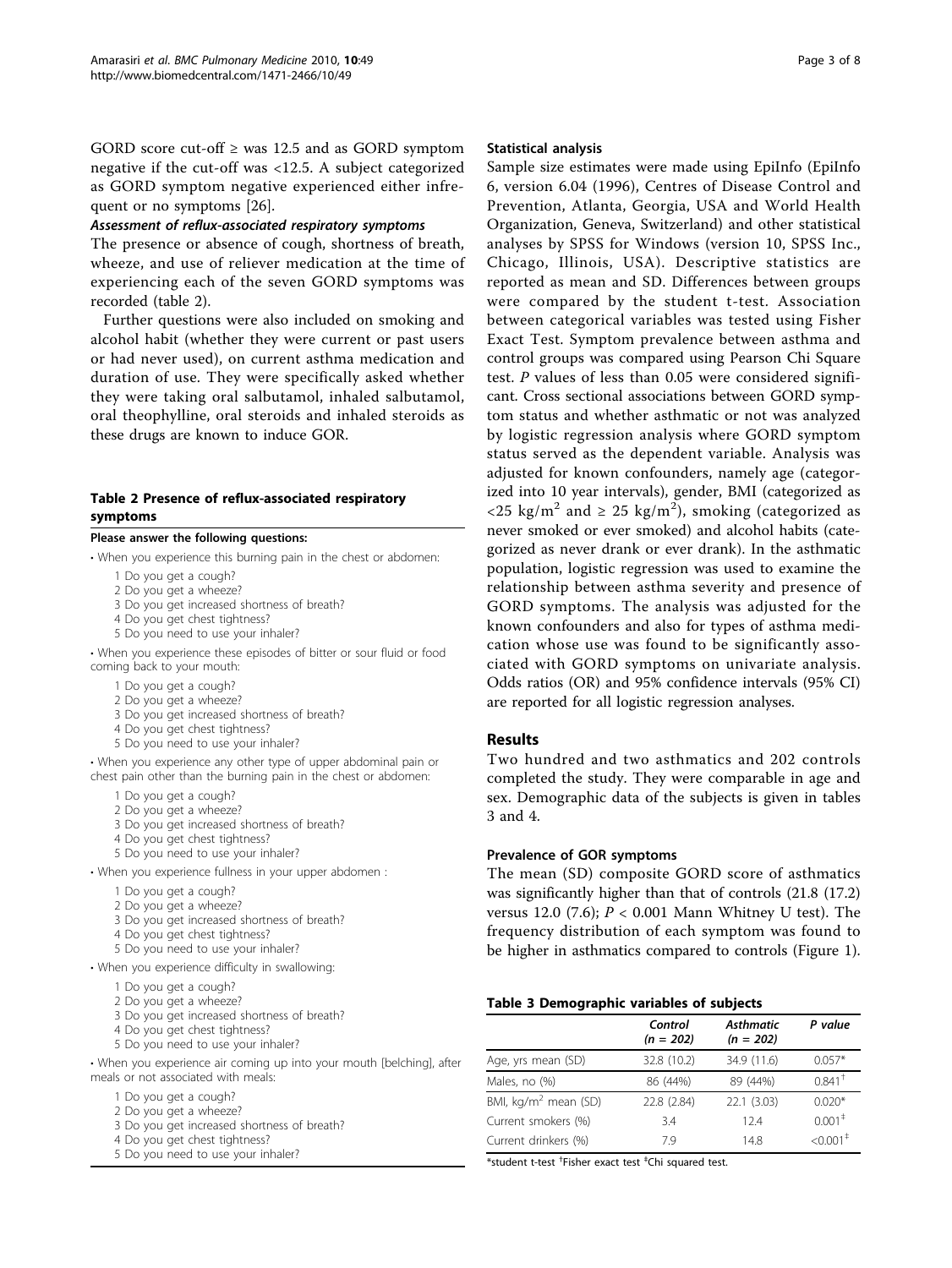#### <span id="page-3-0"></span>Table 4 Demographic details of asthma patients

|                                    | <b>Asthmatics with GORD score</b><br>$> 12.5$ (n = 120) | <b>Asthmatics with GORD score</b><br>$< 12.5 (n = 82)$ | P value  |
|------------------------------------|---------------------------------------------------------|--------------------------------------------------------|----------|
| Age, yrs; mean (SD)                | 34.4 (11.4)                                             | 35.6 (11.8)                                            | 0.318    |
| Males/females                      | 53/67                                                   | 36/46                                                  | 1.000    |
| BMI, kg/m <sup>2</sup> ; mean (SD) | 21.9(3.3)                                               | 22.6(2.5)                                              | 0.126    |
| Current smoker (% of subjects)     | 13.3                                                    | 11.0                                                   | 0.630    |
| Current drinker (% of subjects)    | 20.0                                                    | 7.3                                                    | $0.040*$ |
| Asthma severity (% of subjects)    |                                                         |                                                        |          |
| Mild intermittent                  | 66.7                                                    | 89.0                                                   | 0.001    |
| Mild persistent                    | 22.5                                                    | 9.8                                                    |          |
| Moderate or severe persistent      | 10.8                                                    | 1.2                                                    |          |
| Asthma medication (% of subjects)  |                                                         |                                                        |          |
| Oral salbutamol                    | 68.3                                                    | 50.0                                                   | $0.009*$ |
| Inhaled salbutamol                 | 53.3                                                    | 62.2                                                   | 0.212    |
| Oral theophylline                  | 33.3                                                    | 28.0                                                   | 0.426    |
| Oral steroids                      | 18.3                                                    | 9.8                                                    | 0.092    |
| Inhaled steroids                   | 40.0                                                    | 34.1                                                   | 0.399    |

\*Chi squared test

Using a cut-off of >12.5, the prevalence of symptomatic GORD in asthmatics was significantly higher than that of the controls (59.4% [95% CI, 59.1%-59.6%] versus 28.5% [95% CI, 29.0% - 29.4%]; P < 0.001).

this association remained after adjustment for known confounders, namely age, gender, body mass index (BMI), alcohol and smoking status (OR, 3.7 [95% CI, 2.4 - 5.8]).

## Associations between asthma and GORD symptom status Asthmatics had a higher risk of being GORD symptom positive (score of >12.5) (OR, 3.5 [95% CI, 2.5-5.3]) and

## Reflux-associated respiratory symptoms (RARS)

The total number of RARS was higher in asthmatics compared to non-asthmatics with GORD symptom scores > 12.5 (80% versus 20%,  $P < 0.05$ , z test) and also

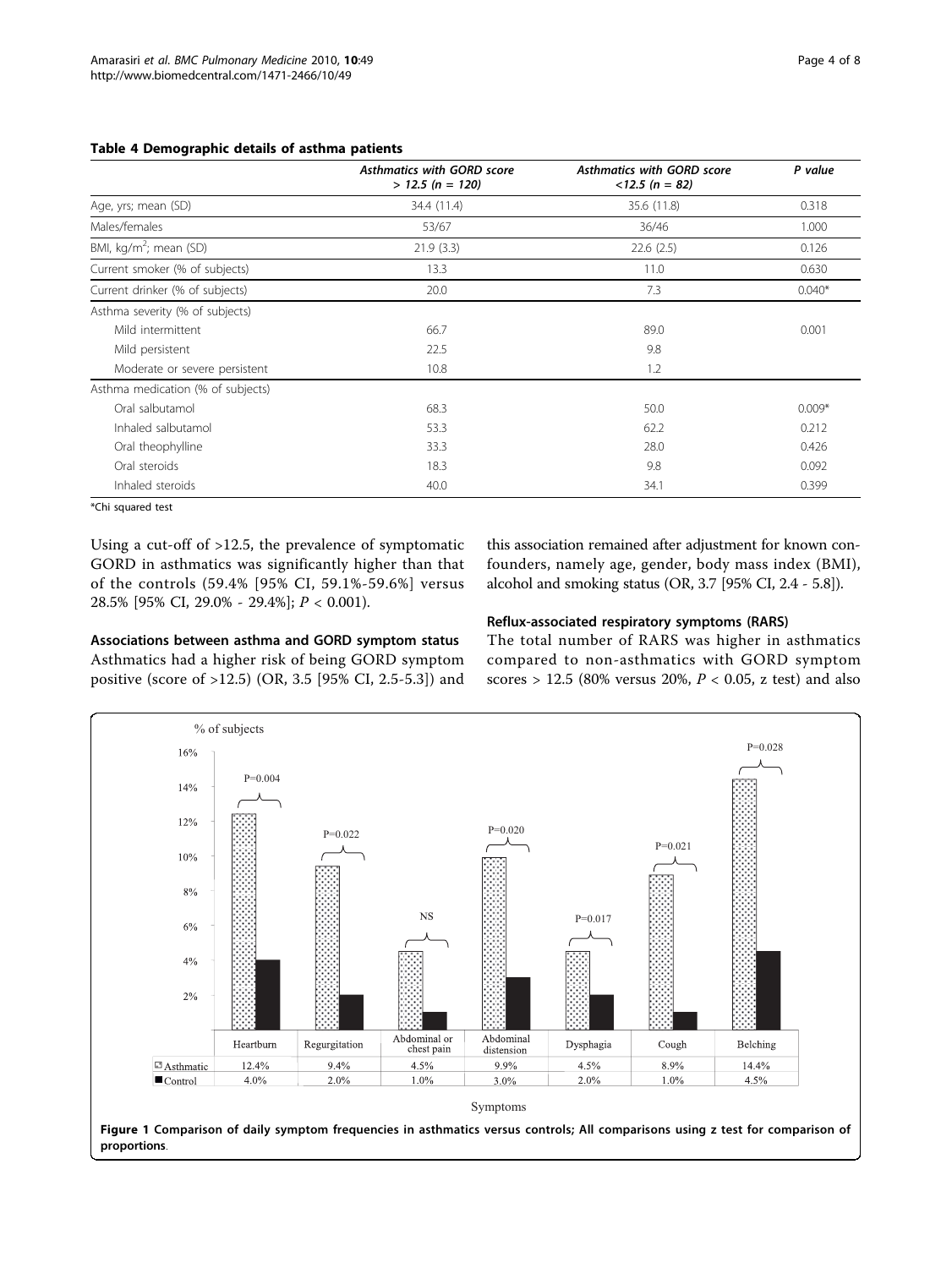| Table 5 Frequency distribution of individual Reflux-      |  |  |
|-----------------------------------------------------------|--|--|
| <b>Associated Respiratory Symptoms (RARS) in subjects</b> |  |  |

| RARS                            | score              | Asthmatics with GORD Asthmatics with GORD<br>score |  |  |
|---------------------------------|--------------------|----------------------------------------------------|--|--|
|                                 | $> 12.5$ (n = 120) | $< 12.5 (n = 82)$                                  |  |  |
| Heartburn associated            |                    |                                                    |  |  |
| cough                           | 3(2.5)             | 1(1.2)                                             |  |  |
| wheeze                          | 4(3.3)             |                                                    |  |  |
| difficulty in<br>breathing      | 50 (41.7)          |                                                    |  |  |
| chest tightness                 | 4(3.3)             |                                                    |  |  |
| inhaler use                     | 1(0.8)             |                                                    |  |  |
| Regurgitation associated        |                    |                                                    |  |  |
| cough                           | 2(1.7)             | 1(1.2)                                             |  |  |
| wheeze                          | 7(5.8)             |                                                    |  |  |
| difficulty in<br>breathing      | 29 (24.2)          |                                                    |  |  |
| chest tightness                 | 2(1.7)             |                                                    |  |  |
| inhaler use                     | 3(2.5)             |                                                    |  |  |
| Abdominal/chest pain associated |                    |                                                    |  |  |
| cough                           | 2(1.7)             |                                                    |  |  |
| wheeze                          | 2(1.7)             |                                                    |  |  |
| difficulty in<br>breathing      | 20 (16.7)          | 1(1.2)                                             |  |  |
| chest tightness                 | 7(5.8)             |                                                    |  |  |
| inhaler use                     | 2(1.7)             |                                                    |  |  |
| Abdominal distension associated |                    |                                                    |  |  |
| cough                           | 1(0.8)             |                                                    |  |  |
| wheeze                          | 3(2.5)             | 1(1.2)                                             |  |  |
| difficulty in<br>breathing      | 16 (13.3)          | 2(2.4)                                             |  |  |
| chest tightness                 | 7(5.8)             |                                                    |  |  |
| inhaler use                     | 3(2.5)             | 1(1.2)                                             |  |  |
| Dysphagia associated            |                    |                                                    |  |  |
| cough                           | 1(0.8)             |                                                    |  |  |
| wheeze                          |                    |                                                    |  |  |
| difficulty in<br>breathing      | 4 (3.3)            |                                                    |  |  |
| chest tightness                 |                    |                                                    |  |  |
| inhaler use                     |                    |                                                    |  |  |
| Belching associated             |                    |                                                    |  |  |
| cough                           | 2 (1.7)            |                                                    |  |  |
| wheeze                          | 2(1.7)             |                                                    |  |  |
| difficulty in<br>breathing      | 11 (9.2)           | 1(1.2)                                             |  |  |
| chest tightness                 | 12 (10)            | 1(1.2)                                             |  |  |
| inhaler use                     | 3(2.5)             |                                                    |  |  |

\*All values are given as number (percentage).

in asthmatics with GORD symptom scores > 12.5 compared to those with GORD symptom scores <12.5 (96% versus  $4\%$ ,  $P < 0.05$ , z test). The commonest symptom was reflux - associated difficulty in breathing. Table 5 shows the distribution of RARS.

## Association of asthma severity and asthma medication use with GORD symptom status

One hundred and twenty asthmatics (59.4%) had a GORD symptom score >12.5 and 36% of all asthmatics experienced one or more RARS. They differed significantly from those with GORD symptom scores < 12.5 with respect to alcohol consumption, asthma severity and use of oral salbutamol but were comparable in age, gender, BMI and spirometry (Table 5). After adjusting for the five known confounding variables, multivariate analysis showed that asthma severity showed a significant dose-response association with reflux symptoms ( $P$  value for trend = 0.007). When compared to patients with mild intermittent asthma, those with mild persistent asthma had a higher risk (OR 2.8 (95% CI 1.1-7.0) and those with moderate or severe asthma had a much higher risk (OR 11.8 (95% CI 1.5-92.9) of being GORD symptom positive (Additional file [1,](#page-6-0) Table S1).

#### **Discussion**

Estimates of the prevalence of GORD symptoms among adult asthmatics vary widely. The pooled sample-size weighted average prevalence of GORD symptoms in asthmatics reported in a review using data from seven crosssectional questionnaire-based surveys was 59.2% [[1\]](#page-6-0). Other individual studies have reported prevalences of 45% [[2\]](#page-6-0), 69.2% [[6\]](#page-6-0), 50% [[27\]](#page-6-0), 49.4% [\[28](#page-6-0)], 71% [\[29](#page-6-0)], 52.2% [[30\]](#page-7-0), and 51% [\[31\]](#page-7-0). A more limited number of studies are available from South East Asia. A prevalence of 57% in asthmatics compared to 34.1% in non-asthmatic controls has been reported from Thailand [[2](#page-6-0)] and 74.8% from India [\[3\]](#page-6-0). Hence the prevalence of GORD symptoms seems to be similar within the South East Asian region and similar to that outside the region too. All these studies have been conducted in asthma clinics at secondary care hospitals in more urban settings [\[1\]](#page-6-0). As such our findings are directly comparable.

We defined GORD symptom status by use of a previously determined cut-off point on a GORD score constructed using a validated and reproducible questionnaire [[26\]](#page-6-0). This composite score of GORD symptom frequency and severity has been demonstrated to have good correlation with 24 hour pH monitoring variables. We found that the mean composite GORD score was positive in 59.4% of asthmatics compared to 28.5% in non-asthmatics.

Typical symptoms such as heartburn and regurgitation are commoner than atypical symptoms in GORD patients [\[32](#page-7-0),[33\]](#page-7-0). From the present study, we found this to be true in our population of asthmatics. The third most frequent symptom was belching. We could not find any previous data on prevalence of belching or any other atypical symptom (chest pain or upper abdominal pain, abdominal distension, dysphagia) among asthmatics.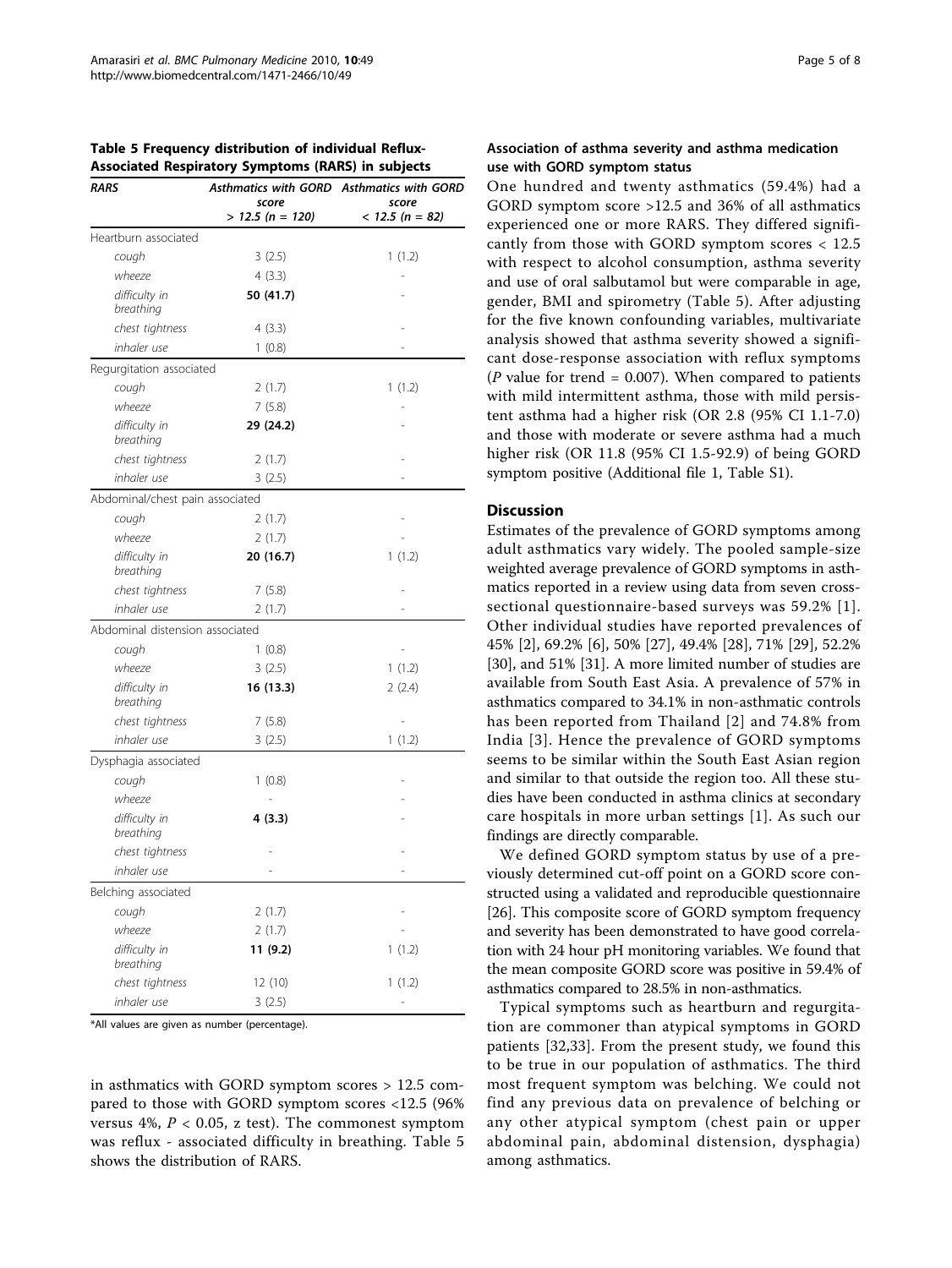The correlation in the literature between asthma severity and GORD is mixed. While Field et al. [[20](#page-6-0)] reported that asthma symptom severity in the week preceding their interview did not correlate with either heartburn or regurgitation, the majority of studies have shown a positive correlation [[4-6,](#page-6-0)[33](#page-7-0)]. The severity of asthma in our patients (as defined by ATS criteria) showed a strong and dose-dependent association with GORD symptoms, an association that was independent of known confounders for GORD. The association between asthma severity and GORD symptoms has not been described previously in the South Asian region.

As this study was a cross-sectional, there is no indication of a temporal sequence or causal relationship between these two conditions. Whether the finding that more severe forms of asthma were associated with more reflux symptoms was due to reflux aggravating asthma or severe bronchospasm promoting reflux could not be determined.

In the present study, 36% of the asthmatics experienced reflux-associated respiratory symptoms (RARS) and these occurred more frequently in subjects who had positive GORD symptom scores. Other studies have investigated the association between typical GORD symptoms and respiratory symptoms. Field et al. reported a prevalence of 41.2%. In this study 45 asthmatics out of 109 reported at least one RA0RS [[20\]](#page-6-0). Another study reported that 'moderately bothersome' heartburn and acid regurgitation were significantly associated with asthma symptoms (odds ratio = 3.2; 95% confidence interval = 1.6-6.4), wheeze (OR = 3.5;  $95\%$ )  $CI = 1.7 - 7.2$ ), and nocturnal cough (OR = 4.3; 95% CI = 2.1-8.7) independently of body mass index. This is the first report of an association of RARS with atypical symptoms of GORD.

Bronchodilator medication may predispose to gastrooesophageal reflux: theophylline has been shown to stimulate gastric acid secretion and lower LOS pressure, oral beta adrenergic agonists have been implicated in lowering the LOS pressure [[10,](#page-6-0)[34\]](#page-7-0), and oral corticosteroids have been shown to increase oesophageal acid contact times [[11\]](#page-6-0). Debley et al. [[35](#page-7-0)] demonstrated that GORD symptoms were associated with the use of asthma medication. A number of studies contradict these findings. Sontag et al. [\[36](#page-7-0)] showed that there was no significant difference in reflux patterns in asthmatics who were taking anti-asthmatic drugs versus those not taking them. Field et al. [[20\]](#page-6-0) noted that none of the asthma medications were associated with an increased likelihood of having symptoms of GORD. The Nord-Trondelag health survey showed that asthmatics had reflux symptoms to a 60% greater extent than non-asthmatics. However, asthma nor the use of asthma medication influenced the risk of GORD [\[37](#page-7-0)]. We found that 64.4% of our asthmatics used one more oral drugs (beta<sub>2</sub> agonists, xanthines or steroids) for control of asthma. Asthmatics with positive GORD symptoms scores had significantly higher usage of oral salbutamol on univariate analysis. However adjustment for oral salbutamol use alone, and subsequently for all five asthma medications did not substantially alter the risk estimates for the different categories of asthma severity. Thus we have demonstrated that use of asthma medication, oral or otherwise, does not seem to influence the presence or absence of GORD. This has not been previously reported in an Asian population.

Several factors are known to contribute to both GORD and asthma. To reduce the risk of confounding factors we adjusted statistically for all plausible confounders. Alcohol consumption and smoking are known to be associated with GORD [[38](#page-7-0)]. Recent reports indicate that in Sri Lanka, 41% of males and 3.4% of females are current smokers and 23% of men and 0.9% of women take alcohol at least monthly [[39](#page-7-0)]. In our study, the percentage of current smokers (20%) and drinkers (13.3%) was lower than this. This could have been because these patients were hospital clinic attendees who are regularly exposed to health advice. The low prevalence may have resulted in our failing to show an influence of these factors on the presence of GORD symptoms in asthmatics, though it may also represent something specific about asthmatics and GORD and warrant further investigation. Increased body weight [[40\]](#page-7-0), increasing age and male sex [[41](#page-7-0)] are also known to be associated with GORD. Our study design was such that asthmatics and controls were comparable in age and sex. An asthmatic had a higher risk of being GORD symptom positive compared to a non-asthmatic even after adjustment for known confounders. This indicates a lack of strong confounding by these factors, even though there was a significant difference in BMI, alcohol and tobacco consumption among the two groups. These findings are in agreement with previous studies [[36\]](#page-7-0).

#### Conclusion

In summary, use of an interviewer administered GORD questionnaire has shown a higher prevalence of GORD symptoms and RARS in a cohort of adult Sri Lankan asthmatics compared to non-asthmatics. The use of asthma medication does not influence the presence or absence of GORD though asthma severity shows a significant association. There is a significant burden of RARS morbidity in the region. We have now shown that the prevalence of RARS is associated not only with typical symptoms but also with atypical symptoms of GORD. This suggests that reflux associated respiratory symptoms may benefit from more rigorous investigation and, even when typical symptoms are absent, treatment of GORD may be indicated.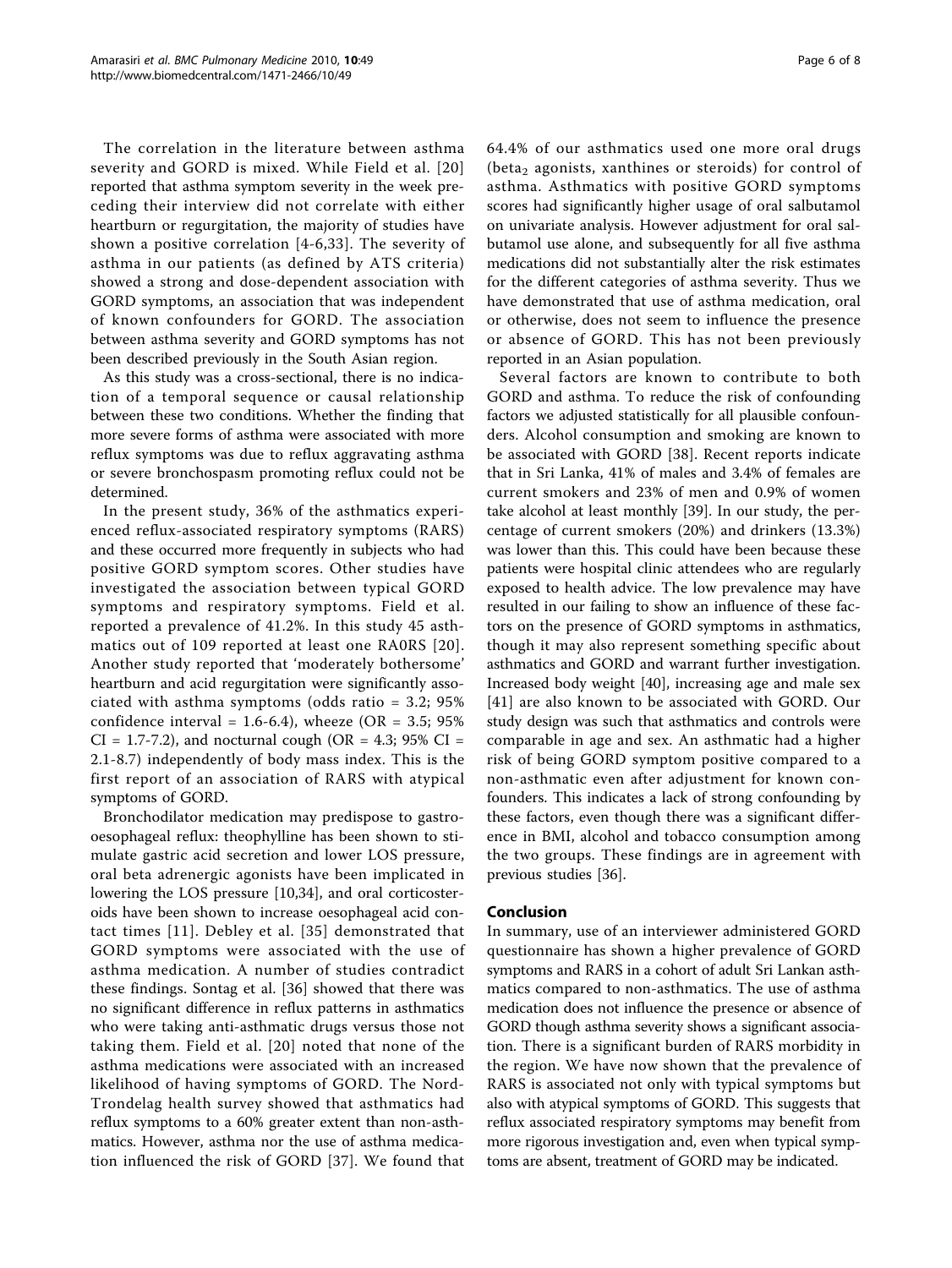## <span id="page-6-0"></span>Additional material

[Additional file 1: T](http://www.biomedcentral.com/content/supplementary/1471-2466-10-49-S1.DOC)able S1 - Asthma severity, asthma medication use and GORD symptom status.

#### Acknowledgements

The authors acknowledge the financial support provided by research grant RG/2004/M/07 from the National Science Foundation of Sri Lanka.

#### Author details

<sup>1</sup>Department of Physiology, Faculty of Medicine, University of Kelaniya, Ragama, Sri Lanka. <sup>2</sup>Department of Public Health, Faculty of Medicine, University of Kelaniya, Ragama, Sri Lanka. <sup>3</sup>Department of Medicine, Faculty of Medicine, University of Kelaniya, Ragama, Sri Lanka. <sup>4</sup>Department of Pharmacology, Faculty of Medicine, University of Kelaniya, Ragama, Sri Lanka.

#### Authors' contributions

All authors read and approved the final manuscript. All authors were involved in study conception, design, manuscript drafting and revision. In addition, LDA and AP were involved in statistical analysis. In addition, LDA was involved in data acquisition.

#### Authors' information

LDA: MBBS, Lecturer, Department of Physiology, Faculty of Medicine, University of Kelaniya, Ragama, Sri Lanka. AP : MBBS, MD, Professor of Public Health, Department of Public Health, Faculty of Medicine, University of Kelaniya, Ragama, Sri Lanka. HJDS : MBBS, MD, FRCP, FCCP, D Phil (Oxon), Senior Professor of Medicine, Department of Medicine, Faculty of Medicine, University of Kelaniya, Ragama, Sri Lanka. CDR : MBBS, BSc, MRCP, DTM&H (Lond), Senior Lecturer in Pharmacology, Department of Pharmacology, Faculty of Medicine, University of Kelaniya, Ragama, Sri Lanka.

#### Competing interests

The authors declare that they have no competing interests.

Received: 24 February 2010 Accepted: 15 September 2010 Published: 15 September 2010

#### References

- 1. Havemann BD, Henderson CA, El-Serag HB: [The association between](http://www.ncbi.nlm.nih.gov/pubmed/17682001?dopt=Abstract) [gastro-oesophageal reflux disease and asthma: a systematic review.](http://www.ncbi.nlm.nih.gov/pubmed/17682001?dopt=Abstract) Gut 2007, 56:1654-64.
- 2. Chunlertrith K, Boonsawat W, Zaeoue U: [Prevalence of gastro-oesophageal](http://www.ncbi.nlm.nih.gov/pubmed/16149686?dopt=Abstract) [reflux symptoms in asthma patients at Srinagarind Hospital.](http://www.ncbi.nlm.nih.gov/pubmed/16149686?dopt=Abstract) J Med Assoc Thai 2005, 88:668-71.
- 3. Gopal B, Singhal P, Gaur SN: [Gastro-oesophageal reflux disease in](http://www.ncbi.nlm.nih.gov/pubmed/15997872?dopt=Abstract) [bronchial asthma and the response to omeprazole.](http://www.ncbi.nlm.nih.gov/pubmed/15997872?dopt=Abstract) Asian Pac J Allergy Immunol 2005, 23:29-34.
- 4. Nakase H, Itani T, Mimura J, Kawasaki T, Komori H, Tomioka H, Chiba T: [Relationship between asthma and gastro-oesophageal reflux:](http://www.ncbi.nlm.nih.gov/pubmed/10440218?dopt=Abstract) [significance of endoscopic grade of reflux oesophagitis in adult](http://www.ncbi.nlm.nih.gov/pubmed/10440218?dopt=Abstract) [asthmatics.](http://www.ncbi.nlm.nih.gov/pubmed/10440218?dopt=Abstract) J Gastroenterol Hepatol 1999, 14:715-22.
- 5. Gatto G, Peri V, Cuttitta G, Cibella F: [Gastro-oesophageal reflux: prevalence](http://www.ncbi.nlm.nih.gov/pubmed/10975764?dopt=Abstract) [in asthmatics in Italy.](http://www.ncbi.nlm.nih.gov/pubmed/10975764?dopt=Abstract) Dig Liver Dis 2000, 32:75.
- 6. Shimizu Y, Dobashi K, Kobayashi S, Ohki I, Tokushima M, Kusano M, Kawamura O, Shimoyama Y, Utsugi M, Mori M: [High prevalence of gastro](http://www.ncbi.nlm.nih.gov/pubmed/16864955?dopt=Abstract)[oesophageal reflux disease with minimal mucosal change in asthmatic](http://www.ncbi.nlm.nih.gov/pubmed/16864955?dopt=Abstract) [patients.](http://www.ncbi.nlm.nih.gov/pubmed/16864955?dopt=Abstract) Tohoku J Exp Med 2006, 209:329-36.
- 7. Stein MR, Towner TG, Weber RW, Mansfield LE, Jacobson KW, McDonnell JT, Nelson HS: [The effect of theophylline on the lower esophageal sphincter](http://www.ncbi.nlm.nih.gov/pubmed/7425397?dopt=Abstract) [pressure.](http://www.ncbi.nlm.nih.gov/pubmed/7425397?dopt=Abstract) Ann Allergy 1980, 45:238-41.
- 8. Berquist WE, Rachelefsky GS, Kadden M, Siegel SC, Katz RM, Mickey MR, Ament ME: [Effect of theophylline on gastro-oesophageal reflux in](http://www.ncbi.nlm.nih.gov/pubmed/7229228?dopt=Abstract) [normal adults.](http://www.ncbi.nlm.nih.gov/pubmed/7229228?dopt=Abstract) J Allergy Clin Immunol 1981, 67:407-11.
- 9. Harding SM, Richter JE: [The role of gastro-oesophageal reflux in chronic](http://www.ncbi.nlm.nih.gov/pubmed/9149599?dopt=Abstract) [cough and asthma.](http://www.ncbi.nlm.nih.gov/pubmed/9149599?dopt=Abstract) Chest 1997, 111:1389-402.
- 10. Crowell MD, Zayat EN, Lacy BE, Schettler-Duncan A, Liu MC: [The effects of](http://www.ncbi.nlm.nih.gov/pubmed/11591558?dopt=Abstract) [an inhaled beta \(2\)-adrenergic agonist on lower esophageal function: a](http://www.ncbi.nlm.nih.gov/pubmed/11591558?dopt=Abstract) [dose-response study.](http://www.ncbi.nlm.nih.gov/pubmed/11591558?dopt=Abstract) Chest 2001, 120:1184-9.
- 11. Lazenby JP, Guzzo MR, Harding SM, Patterson PE, Johnson LF, Bradley LA: [Oral corticosteroids increase esophageal acid contact times in patients](http://www.ncbi.nlm.nih.gov/pubmed/11834680?dopt=Abstract) [with stable asthma.](http://www.ncbi.nlm.nih.gov/pubmed/11834680?dopt=Abstract) Chest 2002, 121:625-34.
- 12. Róka R, Rosztóczy A, Izbéki F, Taybani Z, Kiss I, Lonovics J, Wittmann T: [Prevalence of respiratory symptoms and diseases associated with](http://www.ncbi.nlm.nih.gov/pubmed/15775676?dopt=Abstract) [gastroesophageal reflux disease.](http://www.ncbi.nlm.nih.gov/pubmed/15775676?dopt=Abstract) Digestion 2005, 71:92-6, Epub 2005 Mar 16.
- 13. Foroutan HR, Ghafari M: [Gastroesophageal reflux as cause of chronic](http://www.ncbi.nlm.nih.gov/pubmed/11929029?dopt=Abstract) [respiratory symptoms.](http://www.ncbi.nlm.nih.gov/pubmed/11929029?dopt=Abstract) Indian J Pediatr 2002, 69:137-9.
- 14. Maher MM, Darwish AA: [Study of respiratory disorders in endoscopically](http://www.ncbi.nlm.nih.gov/pubmed/20339176?dopt=Abstract) [negative and positive gastroesophageal reflux disease.](http://www.ncbi.nlm.nih.gov/pubmed/20339176?dopt=Abstract) Saudi J Gastroenterol 2010, 16:84-9.
- 15. Matsumoto H, Niimi A, Takemura M, Ueda T, Yamaguchi M, Matsuoka H, Jinnai M, Chin K, Mishima M: [Prevalence and clinical manifestations of](http://www.ncbi.nlm.nih.gov/pubmed/17210085?dopt=Abstract) [gastro-oesophageal reflux-associated chronic cough in the Japanese](http://www.ncbi.nlm.nih.gov/pubmed/17210085?dopt=Abstract) [population.](http://www.ncbi.nlm.nih.gov/pubmed/17210085?dopt=Abstract) Cough 2007, 3:1-4.
- 16. Takenaka R, Matsuno O, Kitajima K, Ono E, Hiroshige S, Nishitake T, Miyazaki E, Kumamoto T: The use of frequency scale for the symptoms of GORD in assessment of gastro-oesophageal reflex symptoms in asthma. Allergol Immunopathol (Madrid) 2010, 38(1):20-4, Epub 2010 Jan 25.
- 17. Kennedy TM, Jones RH, Hungin AP, O'Flanagan H, Kelly P: [Irritable bowel](http://www.ncbi.nlm.nih.gov/pubmed/9824603?dopt=Abstract) [syndrome, gastro-oesophageal reflux, and bronchial hyper](http://www.ncbi.nlm.nih.gov/pubmed/9824603?dopt=Abstract)[responsiveness in the general population.](http://www.ncbi.nlm.nih.gov/pubmed/9824603?dopt=Abstract) Gut 1998, 43(6):770-774.
- 18. Gislason T, Janson C, Vermeire P, Plaschke P, Bjornsson E, Gislason D, Boman G: [Respiratory symptoms and nocturnal gastroesophageal reflux:](http://www.ncbi.nlm.nih.gov/pubmed/11796445?dopt=Abstract) [a population-based study of young adults in three European countries.](http://www.ncbi.nlm.nih.gov/pubmed/11796445?dopt=Abstract) Chest 2002, 121(1):158-163.
- 19. Gunnbjornsdottir MI, Omenaas E, Gislason T, Norrman E, Olin AC, Jogi R, Jensen EJ, Lindberg E, Bjornsson E, Franklin K, Janson C, Gulsvik A, Laerum B, Svanes C, Toren K, Tunsater A, Lillienberg L, Gislason D, Blondal T, Bjornsdottir US, Jorundsdottir KB, Talvik R, Forsberg B, Franklin K, Lundback B, Soderberg M, Ledin MC, Boman G, Norback D, Wieslander G, Spetz-Nystrom U, Cashelunge KS, Ryden E: [Obesity and nocturnal gastro](http://www.ncbi.nlm.nih.gov/pubmed/15293613?dopt=Abstract)[oesophageal reflux are related to onset of asthma and respiratory](http://www.ncbi.nlm.nih.gov/pubmed/15293613?dopt=Abstract) [symptoms.](http://www.ncbi.nlm.nih.gov/pubmed/15293613?dopt=Abstract) Eur Respir J 2004, 24(1):116-121.
- 20. Field SK, Underwood M, Brant R, Cowie RL: [Prevalence of gastro](http://www.ncbi.nlm.nih.gov/pubmed/8620699?dopt=Abstract)[oesophageal reflux symptoms in asthma.](http://www.ncbi.nlm.nih.gov/pubmed/8620699?dopt=Abstract) Chest 1996, 109:316-22.
- 21. Hancox RJ, Milne BJ, Poulton R, Taylor DR, Greene JM, McLachlan CR, Cowan JO, Flannery EM, Herbison GP, Sears MR: [Sex Differences in the](http://www.ncbi.nlm.nih.gov/pubmed/15557135?dopt=Abstract) [Relation between Body Mass Index and Asthma and Atopy in a Birth](http://www.ncbi.nlm.nih.gov/pubmed/15557135?dopt=Abstract) [Cohort.](http://www.ncbi.nlm.nih.gov/pubmed/15557135?dopt=Abstract) Am J Respir Crit Care Med 2005, 171(5):440-445.
- 22. National Asthma Education and Prevention Program: Expert Panel Report 2: guidelines for the diagnosis and management of asthma. Washington DC: US Government Printing Office 1997.
- 23. Sistek D, Tschopp JM, Schindler C, Brutsche M, Ackermann-Liebrich U, Perruchoud AP, Leuenberger P: [Clinical diagnosis of current asthma:](http://www.ncbi.nlm.nih.gov/pubmed/11334122?dopt=Abstract) [predictive value of respiratory symptoms in the SAPALDIA study. Swiss](http://www.ncbi.nlm.nih.gov/pubmed/11334122?dopt=Abstract) [Study on Air Pollution and Lung Diseases in Adults.](http://www.ncbi.nlm.nih.gov/pubmed/11334122?dopt=Abstract) Eur Respir J 2001, 17:214-9.
- 24. WHO bench aids for the diagnosis of intestinal parasites: WHO. Geneva 1994.
- 25. Udupihille M: [Respiratory function tests: reference norms for the](http://www.ncbi.nlm.nih.gov/pubmed/7656358?dopt=Abstract) [Sinhalese.](http://www.ncbi.nlm.nih.gov/pubmed/7656358?dopt=Abstract) Ceylon Med J 1995, 40:53-8.
- 26. Amarasiri LD, Pathmeswaran A, De Silva AP, Dassanayake AS, Ranasinha CD, De J: [Comparison of a composite symptom score assessing both](http://www.ncbi.nlm.nih.gov/pubmed/19491697?dopt=Abstract) [symptom frequency and severity with a score that assesses frequency](http://www.ncbi.nlm.nih.gov/pubmed/19491697?dopt=Abstract) [alone: a preliminary study to develop a practical symptom score to](http://www.ncbi.nlm.nih.gov/pubmed/19491697?dopt=Abstract) [detect gastro-oesophageal reflux disease in a resource-poor setting.](http://www.ncbi.nlm.nih.gov/pubmed/19491697?dopt=Abstract) Eur J Gastroenterol Hepatol 2010, 22(6):662-8.
- 27. Carmona-Sanchez R, Valdovinos-Diaz MA, Facha MT, Aguilar L, Cachafeiro M, Flores C, Solana S, Carillo G, Chapela R, Mejia M, Perez-Chavira R, Salas J: [Gastro-oesophageal reflux in asthmatic patients: an](http://www.ncbi.nlm.nih.gov/pubmed/10596487?dopt=Abstract) [incidence study and clinical correlation.](http://www.ncbi.nlm.nih.gov/pubmed/10596487?dopt=Abstract) Gac Med Mex 1999, 135(5):471-5.
- 28. Compte L, Garrigues V, Perpina M, Ponce J: [Prevalence of gastro](http://www.ncbi.nlm.nih.gov/pubmed/10805206?dopt=Abstract)[oesophageal reflux in asthma.](http://www.ncbi.nlm.nih.gov/pubmed/10805206?dopt=Abstract) J Asthma 2000, 37:175-82.
- 29. Sontag SJ, O'Connell S, Miller TQ, Bernsen M, Seidel J: [Asthmatics have](http://www.ncbi.nlm.nih.gov/pubmed/15128338?dopt=Abstract) [more nocturnal gasping and reflux symptoms than nonasthmatics, and](http://www.ncbi.nlm.nih.gov/pubmed/15128338?dopt=Abstract) [they are related to bedtime eating.](http://www.ncbi.nlm.nih.gov/pubmed/15128338?dopt=Abstract) Am J Gastroenterol 2004, 99:789-96.